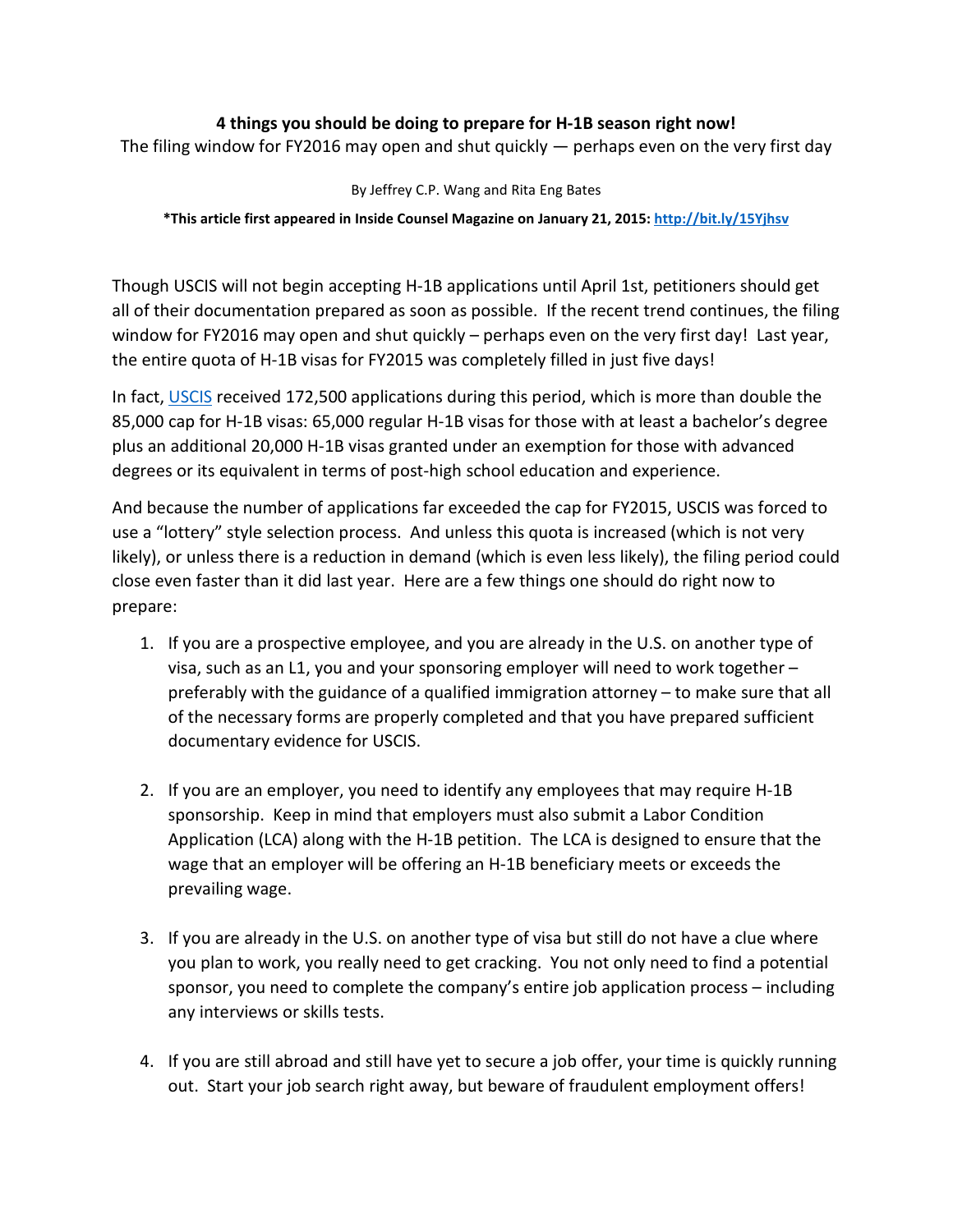Also, you may need to plan on making a trip to the U.S. on a visitor visa, as it is very possible that an employer will require meeting you in person before they will agree to file an H-1B petition on your behalf.

It should be noted that certain petitions – such as where the employer is an institution of higher learning and a few others – are not subject to the quota. It should also be noted that the H-1B program is designed for the employment of foreign workers in *specialty occupations*, and only if these requirements are met:

# **You must have an employer-employee relationship.**

A valid [employer-employee](http://www.uscis.gov/sites/default/files/USCIS/Laws/Memoranda/2010/H1B%20Employer-Employee%20Memo010810.pdf) relationship is determined by whether the petitioning employer has the right to control the beneficiary's employment (i.e., hire or fire them). If you own your company, you may be able to satisfy this requirement by showing that others – such as a board of directors or preferred shareholders – exercise control of your work.

#### **The job must qualify as a specialty occupation**

A specialty occupation requires the theoretical and practical application of a body of specialized knowledge and a bachelor's degree or the equivalent in the specific specialty, such as biotechnology, business specialties, etc. USCIS often refers to the [Occupational Outlook](http://www.bls.gov/ooh/a-z-index.htm)  [Handbook](http://www.bls.gov/ooh/a-z-index.htm) to help determine whether a job requires a degree. A job may qualify by meeting one of the following criteria:

- The minimum requirement for the position is a bachelor's degree or higher;
- This degree requirement is common for such a position in its industry, or the job is so complex or unique that it can only be performed by someone with a bachelor's degree in a field related to the position;
- The employer normally requires a degree or its equivalent for the position; or
- The nature of the specific duties is so specialized and complex that the knowledge required to perform the duties is usually associated with the attainment of a bachelor's or higher degree.

# **The job must be in a specialty occupation related to your field of study.**

The position must be in the same field as your area of study. However, if the job qualifies as a specialty occupation but you do not have a bachelor's degree in a related field, you may still qualify by having special licensing, certification, training, etc. In general, 3 years of work experience in the field is treated as 1 year of college studies. Visit Understanding  $H-1B$ [Requirements](http://www.uscis.gov/eir/visa-guide/h-1b-specialty-occupation/understanding-h-1b-requirements) to learn more.

# **You must be paid the higher of the actual or prevailing wage for your occupation.**

The prevailing wage is largely determined based on the position in which you will be employed and the geographic location where you will be working. Generally, such information can be